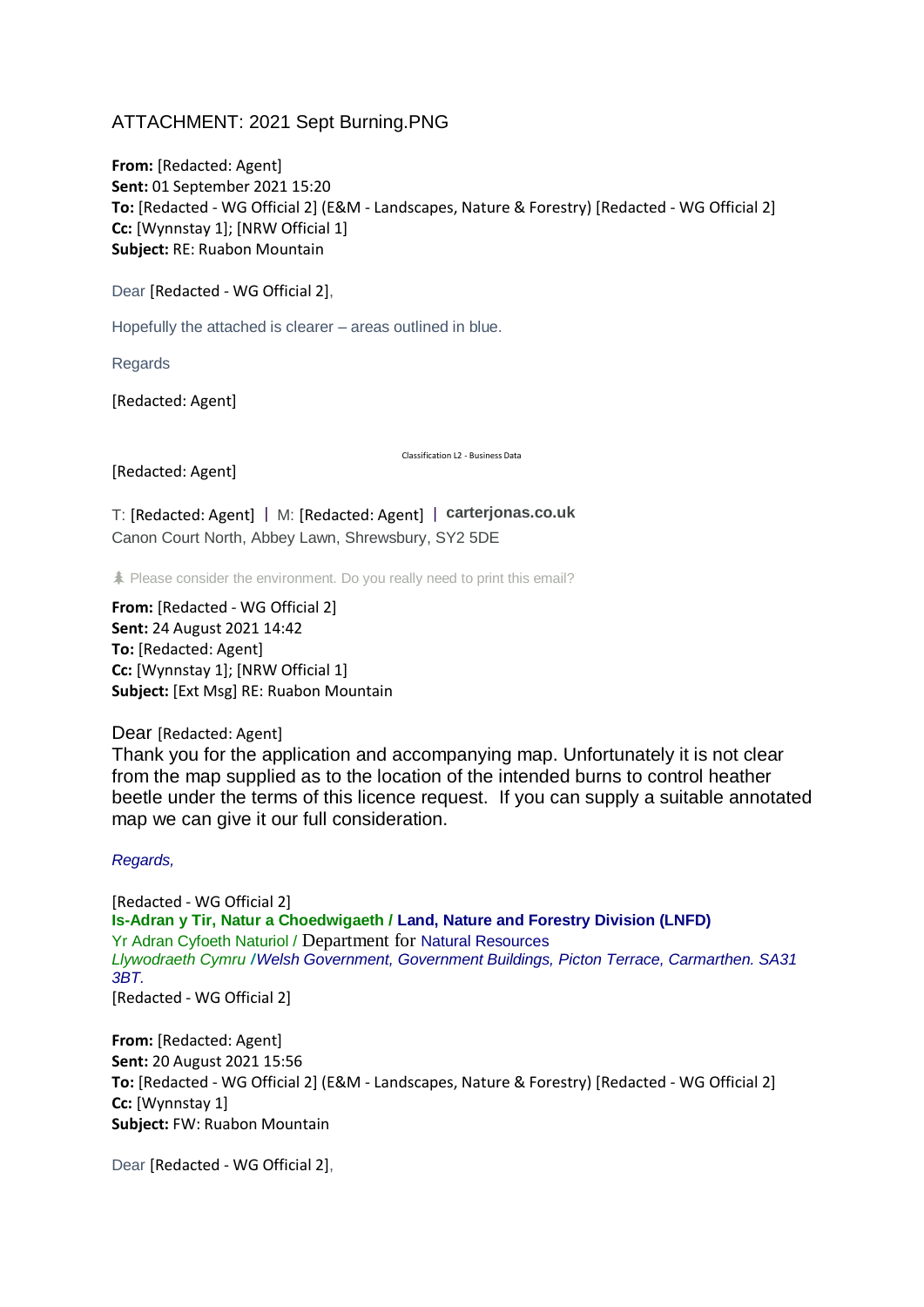Please find attached burning application for September.

**Regards** 

[Redacted: Agent]

Classification L2 - Business Data

[Redacted: Agent] Associate

## Carter Jonas

T: [01 \[Redacted: Agent\] 2](tel:01743%20213262%20x3112) | M: [Redacted: Agent] | **[carterjonas.co.uk](https://eur01.safelinks.protection.outlook.com/?url=http%3A%2F%2Fcarterjonas.co.uk%2F&data=04%7C01%7Cgareth.davies3%40gov.wales%7C55e9bb4276d84204542508d96d539d75%7Ca2cc36c592804ae78887d06dab89216b%7C0%7C0%7C637661028168973676%7CUnknown%7CTWFpbGZsb3d8eyJWIjoiMC4wLjAwMDAiLCJQIjoiV2luMzIiLCJBTiI6Ik1haWwiLCJXVCI6Mn0%3D%7C1000&sdata=BUeO0%2BKcm5rQ6HkZYKt28e3IiW8is%2B2pfkhrJ4R1kbQ%3D&reserved=0)** Canon Court North, Abbey Lawn, Shrewsbury, SY2 5DE



 $\hat{\omega}$  Please consider the environment. Do you really need to print this email?

**From:** [Redacted: Agent] **Sent:** 18 August 2021 13:42 **To:** [NRW Official 1] **Cc:** [Wynnstay 1]; [Redacted: Agent 2] **Subject:** Ruabon Mountain

Dear [NRW Official 1],

My apologies not to meet with you yesterday.

Please find attached an application to burn in September 2021. I have cc'd [Redacted: Agent 2] as I am away on holiday next week.

**Regards** 

[Redacted: Agent]

Classification L2 - Business Data

This e-mail does not constitute any part of an offer or contract, is confidential and intended solely for the use of the individual(s) to whom it is addressed. If you are not the intended recipient be advised that you have received this email in error and that any use, dissemination, forwarding, printing, or copying of this email is strictly prohibited. Although the firm operates anti-virus programmes, it does not accept responsibility for any damage whatsoever that is caused by viruses being passed. Carter Jonas LLP is a Limited Liability corporate body which has "Members" and not "Partners". Any representative of Carter Jonas LLP described as "Partner" is a Member or an employee of Carter Jonas LLP and is not a "Partner" in a Partnership. The term Partner has been adopted, with effect from 01 May 2005, because it is an accepted way of referring to senior professionals. We are committed to protecting your personal information and your right to privacy, please see our **Privacy Policy**.

Carter Jonas LLP

Place of Registration: England and Wales

Registration Number: OC304417 Address of Registered Office: One Chapel Place, London, W1G 0BG.

Sganiwyd y neges hon am bob feirws hysbys wrth iddi adael Llywodraeth Cymru. Mae Llywodraeth Cymru yn cymryd o ddifrif yr angen i ddiogelu eich data. Os cysylltwch â Llywodraeth Cymru, mae ein